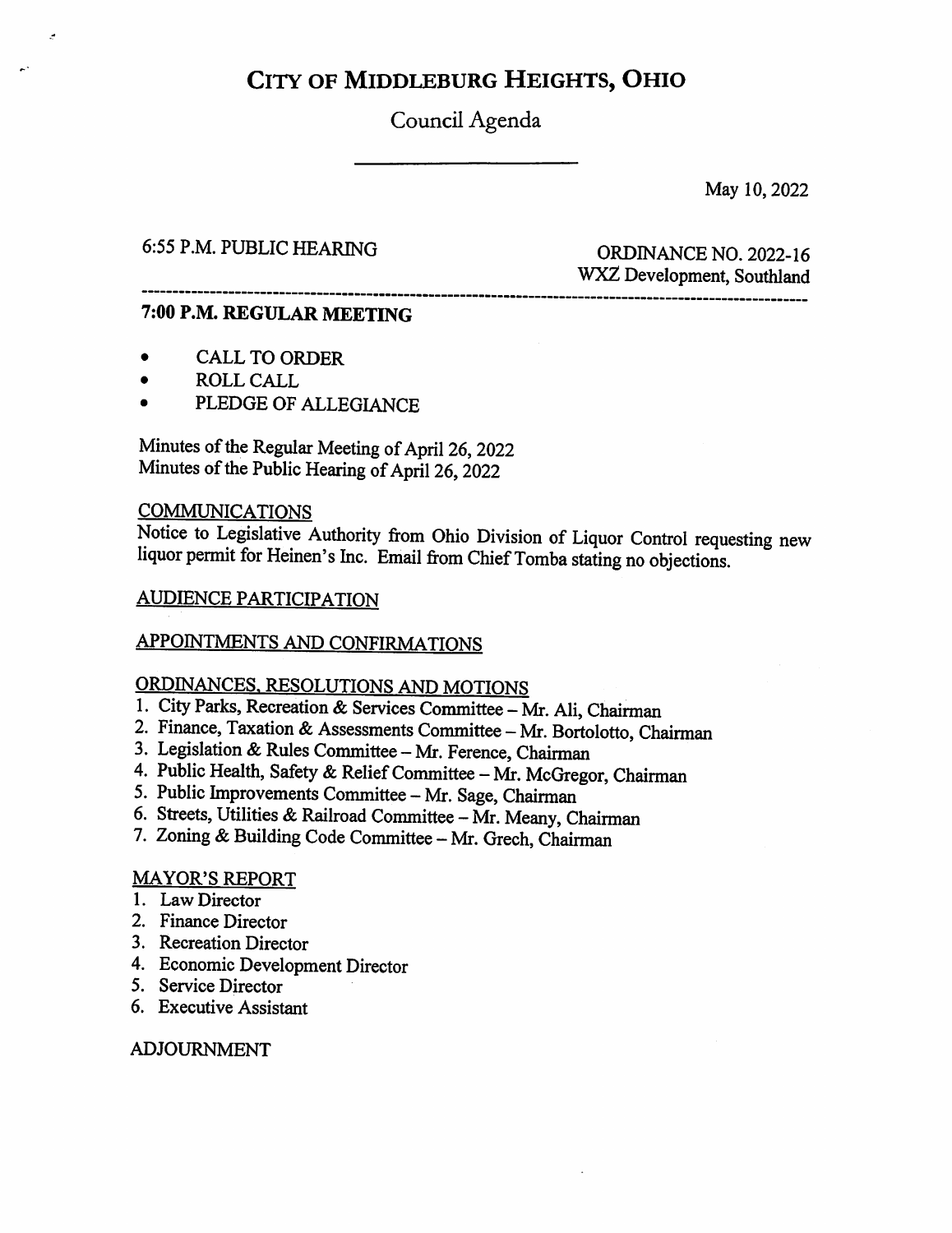# CITY OF MIDDLEBURG HEIGHTS, OHIO

## Council Agenda

MAY 10, 2022 PAGE 2

#### 2022 PENDING LEGISLATION

## ORDINANCE NO. 2022-16 - INTRODUCED BY COUNCILMAN GRECH

An Ordinance rezoning permanent parcel number 372-20-031 from its present zoning classification RS (Retail Service District) to PMU (Planned Mixed Use District) - WXZ Development, Southland

(First reading and referred to Planning Commission 2/22/22, Second reading 3/8/22, Public Hearing 5/10/22)

## ORDINANCE NO. 2022-24 - INTRODUCED BY COUNCILMAN GRECH

An Ordinance adopting a revised zoning code and a revised zone map of the City of Middleburg Heights, Ohio and repealing Ordinance No. 1982-170 and all amendments thereto (First reading and referred to Planning Commission 3/8/22, Second reading 3/22/22), Public Hearing 5/24/22)

#### UN-NUMBERED LEGISLATION

#### INTRODUCED BY COUNCILMAN ALI

An Ordinance authorizing the creation of a Tri-City Bark Park Fund for the City of Middleburg Heights.

#### INTRODUCED BY MAYOR CASTELLI

An Ordinance to make supplemental appropriations for current expenditures and expenses for the City of Middleburg Heights for the calendar year 2022 and declaring an emergency.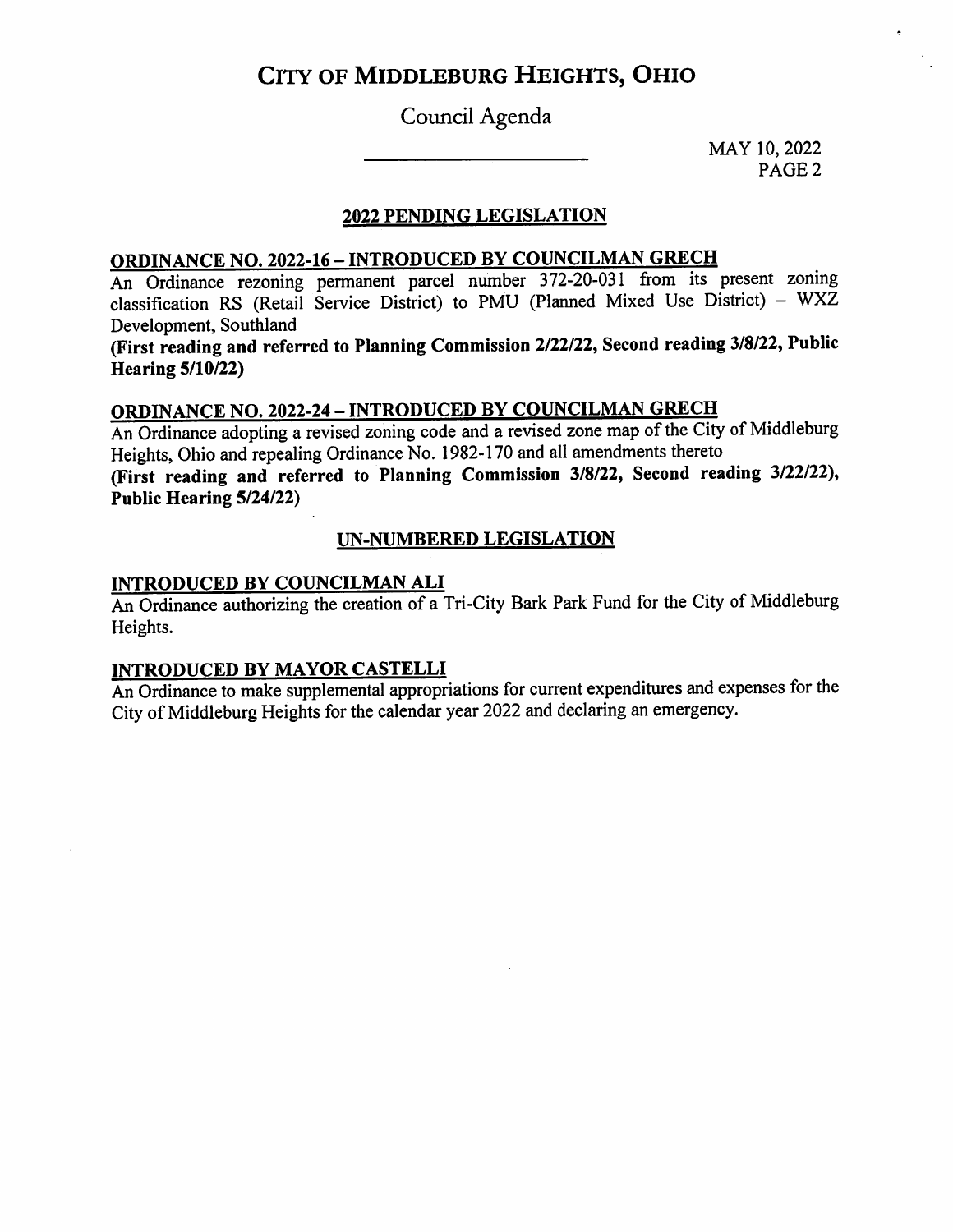# City of Middleburg Heights, Ohio

# Council Agenda

MAY 10, 2022 PAGE<sub>3</sub>

### ZONING & BUILDING CODE COMMITTEE - Mr. Grech, Chairman

Discussion regarding ordinance regulating fences 9-24-19

Rezoning application received from MVAH Holding LLC to rezone property on Pearl Road for a senior independent living development 11-23-21

#### FINANCE, TAXATION & ASSESSMENTS COMMITTEE - Mr. Bortolotto, Chairman

#### CITY PARKS, RECREATION & SERVICES COMMITTEE - Mr. Ali, Chairman

- Ordinance No. 2018-92, Dedicated space for seniors in community center 11-13-18
- Proposed Charter Amendments mayor term limits/firing of directors 2-26-19

#### LEGISLATION & RULES COMMITTEE - Mr. Ference, Chairman

- Vote Abstention Rule 2-26-13
- **Term Limits** 9-10-19

PUBLIC HEALTH, SAFETY & RELIEF COMMITTEE - Mr. McGregor, Chairman<br>9-22-20 Hotel/Motel Security Legislation Hotel/Motel Security Legislation

#### PUBLIC IMPROVEMENTS COMMITTEE - Mr. Dan Sage, Chairman

#### STREETS, UTILITIES & RAILROAD COMMITTEE - Mr. Meany, Chairman

Letter from Diane Bickett, Executive Director, dated January 7, 2019 regarding ratification of the Cuyahoga County Solid Waste Management Plan update 1-22-19

#### AD-HOC COMMITTEE

12-22-09 Preservation of the Little Red School House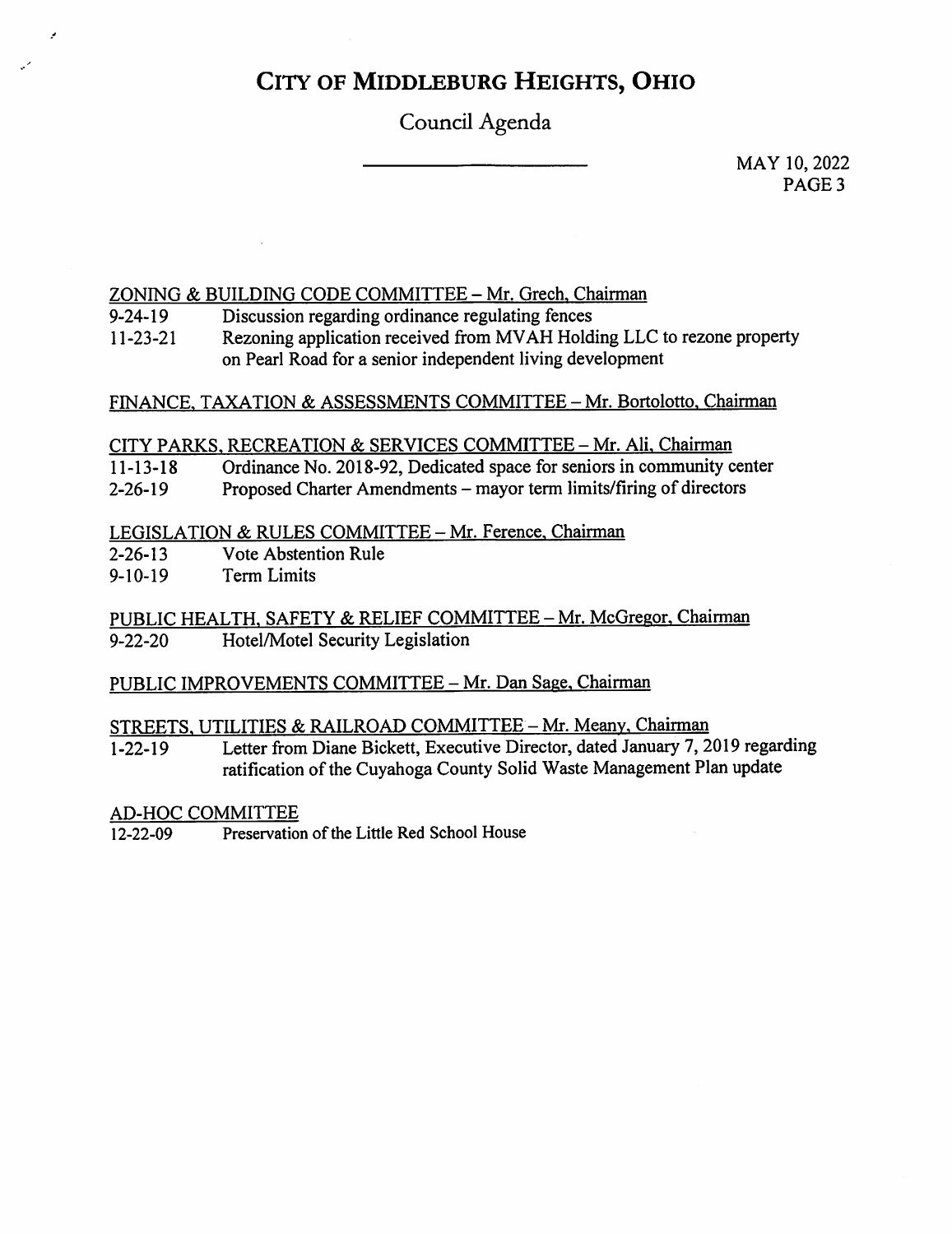| <b>NOTICE TO LEGISLATIVE</b><br><b>AUTHORITY</b>                                                                                                                                            | то                   |                                                                                                                  | <b>BBOB TUSSING ROAD, P.O. BOX 4005</b><br>REYNOLDSBURG, OHIO 43068-9005<br>(614)644-2360 FAX(614)644-3186 | OHIO DIVISION OF LIQUOR CONTROL |
|---------------------------------------------------------------------------------------------------------------------------------------------------------------------------------------------|----------------------|------------------------------------------------------------------------------------------------------------------|------------------------------------------------------------------------------------------------------------|---------------------------------|
| 37269591000<br><b>PERMIT NUMBER</b><br>isue na<br> 03  16  2022                                                                                                                             | <b>NEW</b><br>TYPE   | HEINENS INC<br>I5300 E BAGLEY RD<br>MIDDLEBURG HGTS OH                                                           | 44130                                                                                                      |                                 |
| <b>FILING DATE</b><br>נס<br><u>PERMIT CLASSES</u><br> 18<br>352                                                                                                                             | D34451               |                                                                                                                  |                                                                                                            |                                 |
| DISTRICT<br>TAY                                                                                                                                                                             | RECEIPT NO.          | FROM 04/20/2022                                                                                                  |                                                                                                            |                                 |
| <u>PERMIT NUMBER</u><br><u>ISSUE DATE</u><br><b>PILING DATE</b>                                                                                                                             | <b>TYPE</b>          |                                                                                                                  |                                                                                                            |                                 |
| <u>PERMIT CLASSES</u><br><b>TAX DISTRICT</b>                                                                                                                                                | <b>RECEIPT NO.</b>   |                                                                                                                  |                                                                                                            |                                 |
| 04/20/2022<br>MAILED<br>PLEASE COMPLETE AND RETURN THIS FORM TO THE DIVISION OF LIQUOR CONTROL<br>WHETHER OR NOT THERE IS A REQUEST FOR A HEARING.<br>REFER TO THIS NUMBER IN ALL INQUIRIES |                      | RESPONSES MUST BE POSTMARKED NO LATER THAN.<br><b>IMPORTANT NOTICE</b><br>С<br><b>(TRANSACTION &amp; NUMBER)</b> | 05/2372022<br><b>NEW</b>                                                                                   | 3726959-1000                    |
|                                                                                                                                                                                             |                      | <b>IMUST MARK ONE OF THE FOLLOWING)</b>                                                                          |                                                                                                            |                                 |
| WE REQUEST A HEARING ON THE ADVISABILITY OF ISSUING THE PERMIT AND REQUEST THAT<br>THE HEARING BE HELD                                                                                      |                      | $\Box$ IN OUR COUNTY SEAT.                                                                                       | IN COLUMBUS.                                                                                               |                                 |
| WE DO NOT REQUEST A HEARING.<br>DID YOU MARK A BOX?                                                                                                                                         |                      | IF NOT, THIS WILL BE CONSIDERED A LATE RESPONSE.                                                                 |                                                                                                            |                                 |
| PLEASE SIGN BELOW AND MARK THE APPROPRIATE BOX INDICATING YOUR TITLE:                                                                                                                       |                      |                                                                                                                  |                                                                                                            |                                 |
| (Signature)                                                                                                                                                                                 | $(Tite) - \bigsqcup$ | Clerk of County Commissioner                                                                                     |                                                                                                            | (Date)                          |
|                                                                                                                                                                                             |                      | Clerk of City Council                                                                                            |                                                                                                            |                                 |
|                                                                                                                                                                                             |                      | Township Fiscal Officer                                                                                          |                                                                                                            |                                 |
| MIDDLEBURG HEIGHTS OHIO 44130                                                                                                                                                               |                      | CLERK OF MIDDLEBURG HGTS CITY COUNCIL<br>ATTN: CLERK OF COUNCIL<br>15700 BAGLEY RD                               |                                                                                                            |                                 |

 $\mathcal{A}^{\mathcal{A}}$ 

 $\mathcal{L}$ 

 $\mathcal{L}$ 

 $\hat{\mathcal{A}}$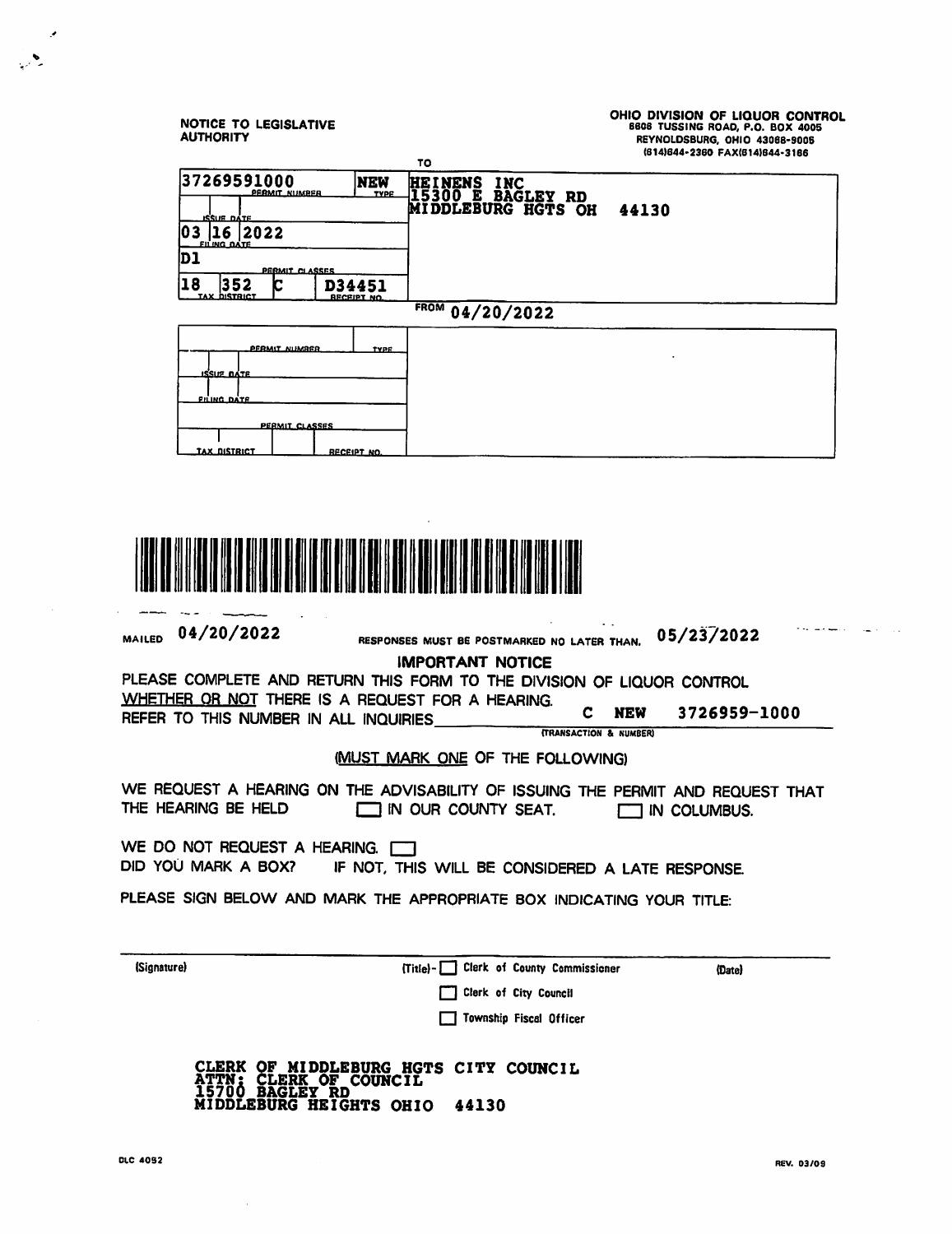### Mary Ann Meola

| Edward Tomba <etomba@middleburgheights-oh.gov></etomba@middleburgheights-oh.gov> |  |
|----------------------------------------------------------------------------------|--|
| Monday, April 25, 2022 4:27 PM                                                   |  |
| Mary Ann Meola                                                                   |  |
| Re: New Liquor Permit - Heinen's                                                 |  |
| 20220523_D34451.pdf                                                              |  |
|                                                                                  |  |

No objection to the C permit application request.

Ed Tomba

On Apr 25, 2022, at 1:07 PM, Mary Ann Meola <mmeola@mbhts.com> wrote:

CAUTION: This email originated from outside of the organization. Do not click links or open attachments unless you recognize the sender and know the content is safe.

Hi Chief,

Attached please find a notice from the Ohio Division of Liquor Control regarding a new liquor permit for Heinen's, located at 15300 E. Bagley Road.

Please let me know by Monday, May 2<sup>nd</sup> if you have any objections.

Thanks, Mary Ann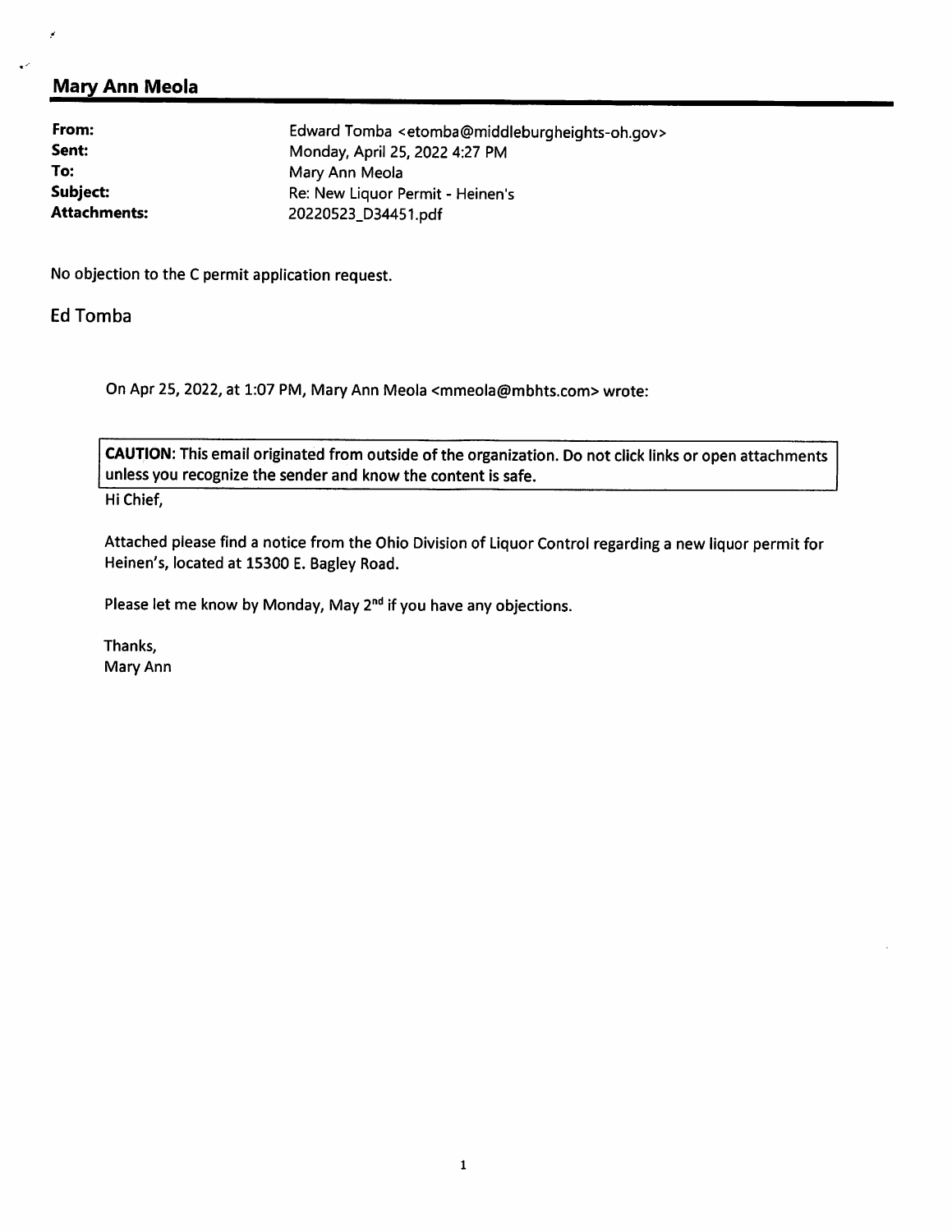# City of Middleburg Heights, Ohio

## Ordinance No. 2022-

### Introduced by: Mr. Ali, Mr. Ference, and Mr. Sage

#### AN ORDINANCE AUTHORIZING THE CREATION OF A TRI-CITY BARK PARK FUND FOR THE CITY OF MIDDLEBURG HEIGHTS

WHEREAS, the Cities of Middleburg Heights, Berea and Brook Park entered into a Memorandum of Understanding for the establishment of an off-leash dog park located in the City of Middleburg Heights; and

WHEREAS, it is the intent of the Dog Park Advisory Board to establish a fund into which funds could be deposited by any and all contributors; and

WHEREAS, Ohio Revised Code Section 5705.09 authorizes the creation of special funds.

### BE IT ORDAINED BY THE COUNCIL OF THE CITY OF MIDDLEBURG HEIGHTS, CUYAHOGA COUNTY, STATE OF OHIO:

Section 1. account for donations and contributions to be used for improvements to the City's dog park. That there is hereby established a special Tri-City Bark Park Fund to

Section 2. council concerning and relating to the passage of this ordinance were adopted in an open meeting of this council, and that all deliberations of this council and any of its committees that resulted in such formal actions were in meetings open to the public, in compliance with all legal requirements including chapter 107 of the Codified Ordinances and section 121.22 of Ohio Revised Code. That it is hereby found and determined that all formal actions of this

| <b>PASSED</b>                                  |             |             |                      |
|------------------------------------------------|-------------|-------------|----------------------|
| ATTEST:                                        |             |             | PRESIDENT OF COUNCIL |
| CLERK OF COUNCIL                               |             |             |                      |
| PRESENTED TO MAYOR                             |             |             | <b>APPROVED ON:</b>  |
|                                                | <b>YEAS</b> | <b>NAYS</b> |                      |
| <b>BORTOLOTTO</b><br><b>ALI</b><br><b>SAGE</b> |             |             | <b>MAYOR</b>         |
| <b>MEANY</b><br><b>MCGREGOR</b>                |             |             |                      |
| <b>FERENCE</b><br><b>GRECH</b>                 |             |             |                      |